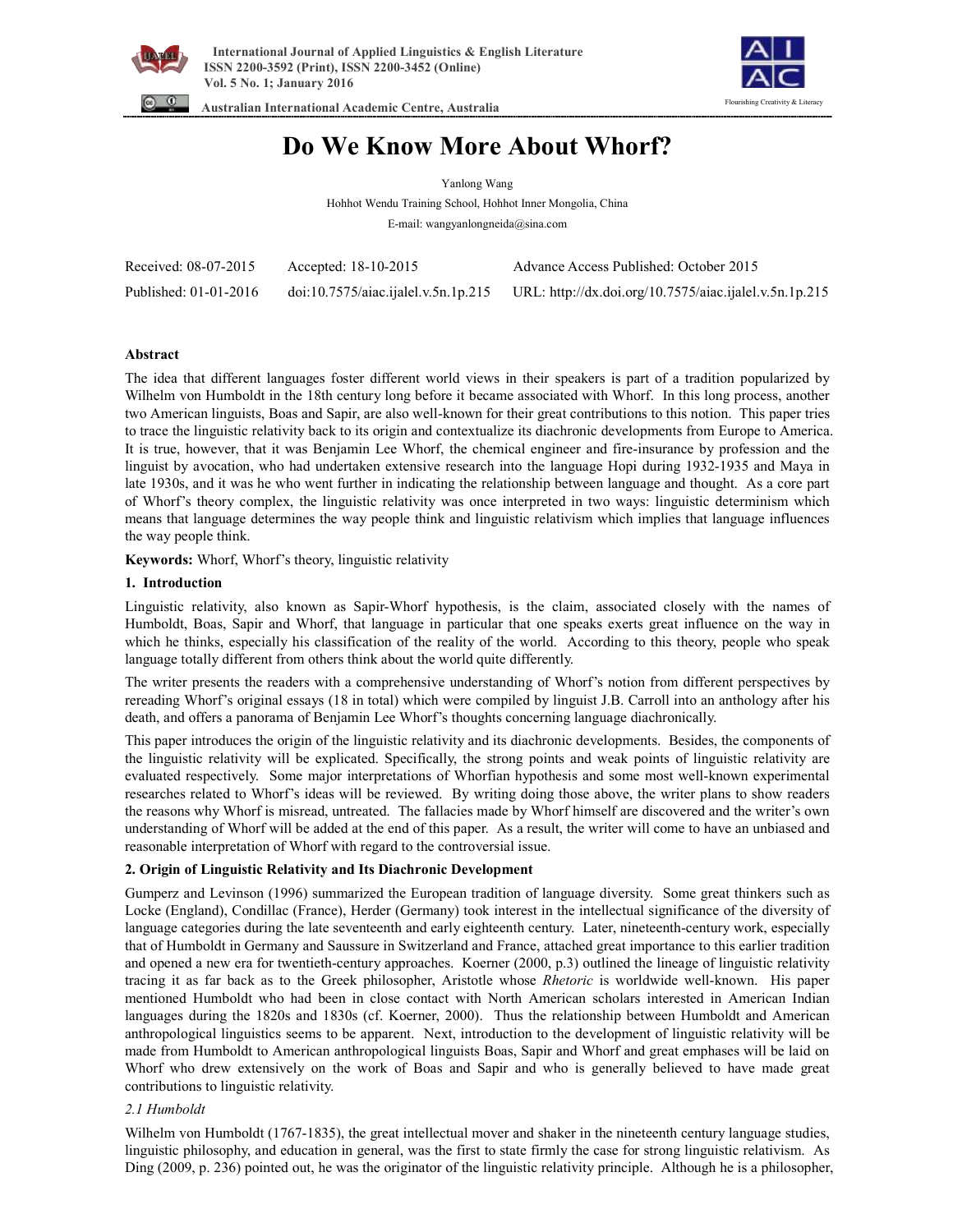#### **IJALEL 5(1):215-223, 2016** 216

he is especially remembered as a linguist for his greatly important devotions to the philosophy of language. In 1820, he proposed the view which bore similarities to linguistic relativity that language is the right structure of thought. Put another way, his idea was that language embodied the spirit and character of a people. Or different languages foster different world views in their speakers. He claimed that the character and structure of a language expresses the inner life and knowledge of its speakers and that languages differ from one another in the same way and to the same degree as those who use them differ from one another. To put this simply, grammar shows the way people think, and people of different languages think differently. Humboldt's linguistic relativism, however, was only discovered and publicised many years after his death. Furthermore, as for Humboldt, some languages such as English, German, and other Indo-European languages were superior to other languages, and as a result, surely enough, the speakers of the most perfect languages would govern the speakers of less perfect languages ( cf. Liu, 2002, pp. 78-86; Koerner, 2000, pp. 3-4).

# *2.2 Franz Boas*

Franz Boas (1858-1942), who was born and trained in Germany, imported the German intellectual tradition of Herder and Humboldt to the United States. Boas was a self-taught linguist, having never received any formal training in linguistics, but this lack of professional qualification is in fact an advantage rather than a hindrance to his work (Liu, 2002, p. 143). Lucy (1992a, p. 11) summarized Boas' contributions saying that it was he who built anthropology into a professional discipline and who devoted himself to the subfields of anthropology, including physical anthropology, social and cultural anthropology, and linguistic anthropology.

Before proceeding further, it should first of all be firmly established that Boas was indeed much imbued with Humboldtian linguistic ideas with the help of primary German archival sources, in Foley's (2001, p. 195) book, which traces the use Boas made of Humboldt's idea of language observing that the relationship between language and thought is one way: linguistic categories may express (at least partially) those of thinking, but never the other way around: linguistic categories do not determine the thought.

He also contributed greatly to the methods of descriptive linguistics, which challenged the view of linguistic superiority and inferiority. In contrast to Humboldt, Boas stressed the equal worth of all cultures and languages. He maintained that all languages could express the same ideas through different ways and language is an inseparable part of culture. He strongly opposed the view that language is the soul of a race, and proved that the structure and form of a language has nothing to do with the evolution of a race and the development of a culture.

# *2.3 Edward Sapir*

Edward Sapir (1884-1939) was Boas's most outstanding linguistics student and probably the most illustrious American linguist of the twentieth century. He acknowledged the close relationship between language and thought, proclaiming that they were inextricably related so that you could not understand or appreciate the one without knowledge of the other. The passage which most clearly summarizes his views on the matter comes from his paper "The Status of Language as a Science".

Human being do not live in the objective world alone, nor alone in the world of social activity as ordinarily understood, but are very much at the mercy of the particular language which has become the medium of expression for their society. It is quite an illusion to imagine that one adjusts to reality essentially without the use of language and that language is merely an incidental means of solving specific problems of communication or reflection. The fact of the matter is that the 'real world' is to a large extent unconsciously built up on the language habits of the group…. We see and hear and otherwise experience very largely as we do because the language habits of our community predispose certain choices of interpretation. (Sapir, 1929, p. 207)

From this passage, it can be shown clearly that Boas stressed the dominant status of language in the process of communication or reflection. How people choose to interpret the world is predisposed by their language habits of the community.

## *2.4 Benjamin Lee Whorf*

And so we come to Benjamin lee Whorf. There is no doubt that he was the most distinguished linguist of the great triumvirate of the Boas tradition (Foley, 2001, p.199). His scholarly achievements are closely related with his career as a fire preventer, which may start all the controversy about him. In order to have a deeper knowledge of Whorf and a much fuller understanding of his interests in linguistics, the writer resorts to the bibliographical accounts of Whorf which was written by linguist J.B.Carroll (1956, pp. 1-34). According to the bibliography, Whorf was born in Winthrop, Massachusetts, on April 24, 1897. He went to the public schools of Winthrop, through the high school, where he had a good record. After graduation from Winthrop High School in 1914, he entered the Massachusetts Institute of Technology, majoring in chemical engineering. In 1919, not long after his graduation from M.I.T., he was employed as a trainee in fire prevention engineering by the Hartford Insurance Company where he worked for twenty-two years, up to the time of his death. Avocationally, he pursued a wide variety of interests including a deep concern for the American Indian languages. During his work, the company took pride in his achievements in linguistics and anthropology. It is truly remarkable that he was able to achieve distinction in two completely different kinds of work and it is of great significance to realize that despite his "amateur" status, Whorf's work in linguistics was and still is regarded as of being superb professional quality by linguists.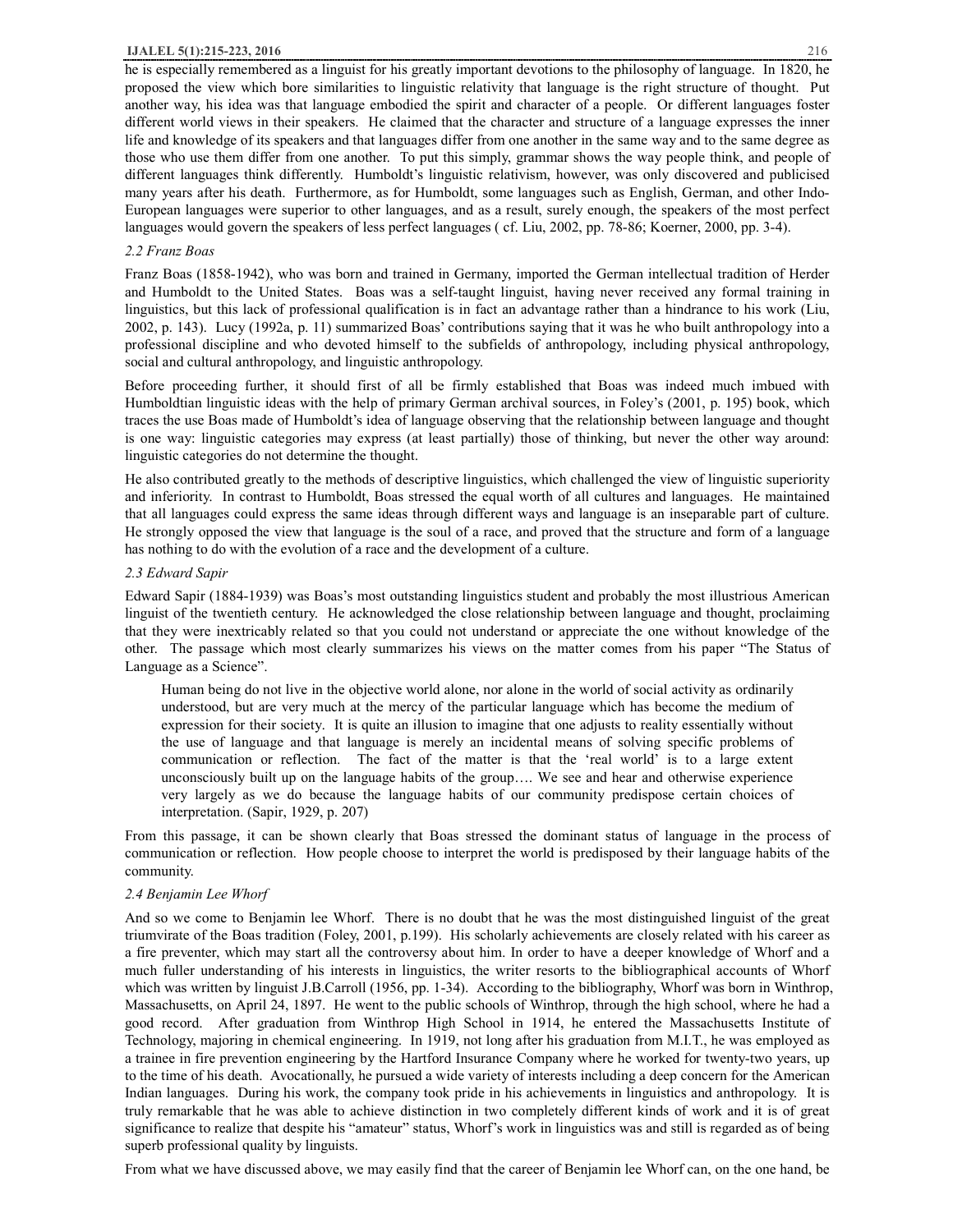described as that of a businessman of specialized talents—one of those individuals who by the application of out-of-theordinary training and knowledge together with devotion and insight can be so useful to any kind of business organization. On the other hand, his career could be depicted as that of an unusually competent and diligent research worker in several otherwise almost completely neglected fields of inquiry —the study of the lost writing system of the Mayas and the study of the languages of the Aztecs of Mexico and the Hopis of Arizona. As Lucy (1992a, p. 25) argued, most of these works were still of contemporary relevance. Whorf was at first self-taught in linguistics, but later (after 1931) he had a chance of meeting Sapir at Yale, who became his teacher later on. It was because of his interaction with Sapir and the students at Yale that Whorf began his interest in linguistic relativity principle. A mention must be made of his study of the relationship between language and thinking and cognition because of his challenging hypotheses. Like Sapir, Whorf believed that thought, inasmuch as it is a cognitive understanding of the world, is linguistically mediated: thinking contains a large linguistic element of a strictly patterned nature (Carroll, 1956, p. 66). Since linguistic patterns differ, the Principle of Linguistic Relativity naturally follows. Whorf's intensive reasoning of linguistic relativity principle will be fully discussed in the sections to come.

## **3. The Strong Hypothesis and the Weak Hypothesis**

As is stated above, the notion that thought is shaped by language is commonly known as the Sapir-Whorf Hypothesis or Whorfian Hypothesis, "to acknowledge the role of Whorf's mentor" (Carroll, 2008, p. 396). It must be noted that compared with its another name, linguistic relativity principle, the term Sapir-Whorf hypothesis does not date back that far, however. Some scholars tend to believe that this term was perhaps used by Harrry Hoijer in 1954 in a paper at a conference, but was soon made more widely known through J.B.Carroll's posthumous edition of Whorf's essays in 1956.

In the years to follow, the so-called Whorfian Hypothesis was interpreted in a number of ways. The idea that lies at the center of the hypothesis is that a man's language moulds his perception of reality. We see the world in the way that our language describes it, so that the world we live in is a linguistic construct (cf. Liu, 2002, p. 158). In traditional scholarship, psychologists have concluded that the Sapir-Whorf hypothesis has two major components: linguistic determinism and linguistic relativity. The former is a claim that the language we speak determines the nature of our thoughts, including the types of ideas and concepts we have and the latter is a claim that language influences thought. It suggests that language has a more ingenious effect on thought and only influences what we possibly perceive and remember about an object. The two versions have also been labeled 'strong' and 'weak' (Brown, 1976). As Lee (1996, p. 85) claimed, the notion is taken for granted that there is a strong or deterministic version of linguistic relativity principle extractable from Whorf's descriptions and another weak version. And the overwhelming consensus is made that it is out of the question to test the strong hypothesis, which has aroused heated debate in disciplines as varied as philosophy, education, anthropology, psychology, and the new cognitive science, as well as linguistics. Consequently, the problem of the relation among language, thought and reality has been haunting the researchers in these domains. Before listing the tests or experiments of the empirical studies of Whorfian Hypothesis in the next section, the writer decides to give a full representation of the two versions of Whorfian Hypothesis and put aside the various debates for its truthfulness or falseness.

## *3.1 The Strong hypothesis*

The strong version of the linguistic relativity is that one's thinking is entirely determined by his language in that one can realize the world in terms of the categories and distinctions which are encoded in the language. Sapir once said that human beings are greatly influenced by the particular language functioning as the medium of expressions for their society (Sapir, 1929, p. 207). His student Whorf added depth to these ideas. He went much further than saying that there was a milder assertion that language affects people's way to look at the world, in Whorf's view, the relationship between language and world was a deterministic one (Wardhaugh , 2000, p. 217). One of the strongest statements by Whorf concerning his ideas is as follows:

The background linguistic system (in other words, the grammar) of each language is not merely a reproducing instrument for voicing ideas but rather is itself the shaper of ideas, the program and guide for the individual's mental activity, for his analysis of impressions, for his synthesis of his mental stock in trade. Formulation of ideas is not an independent process, strictly rational in the old sense, but is part of a particular grammar, and differs, from slightly to greatly, between different grammars. We dissect nature along lines laid down by our native languages. The categories and types that we isolate from the world of phenomenon we do not find there because they stare every observer in the face; on the contrary, the world is presented in a kaleidoscopic flux of impressions which has to be organized by our mind. We cut nature up, organize it into concepts, and ascribe significance as we do, largely because we are parties an agreement to organize it in this way—an agreement that holds throughout our speech community and is codified in the patterns of our language. The agreement is, of course, an implicit and unstated one, but its terms are absolutely obligatory; we cannot talk at all except by subscribing to the organization and classification of data which the agreement decrees. (Carroll, 1956, pp. 212-14)

From the above statements, we see that there are several notions lying behind them. One is that languages determine reality in different ways. Another is that the differences of the languages are surely covert, implicit, or unconscious; as the users of the languages, we are unaware that in what ways we cut nature up. Last but not least, our worldview is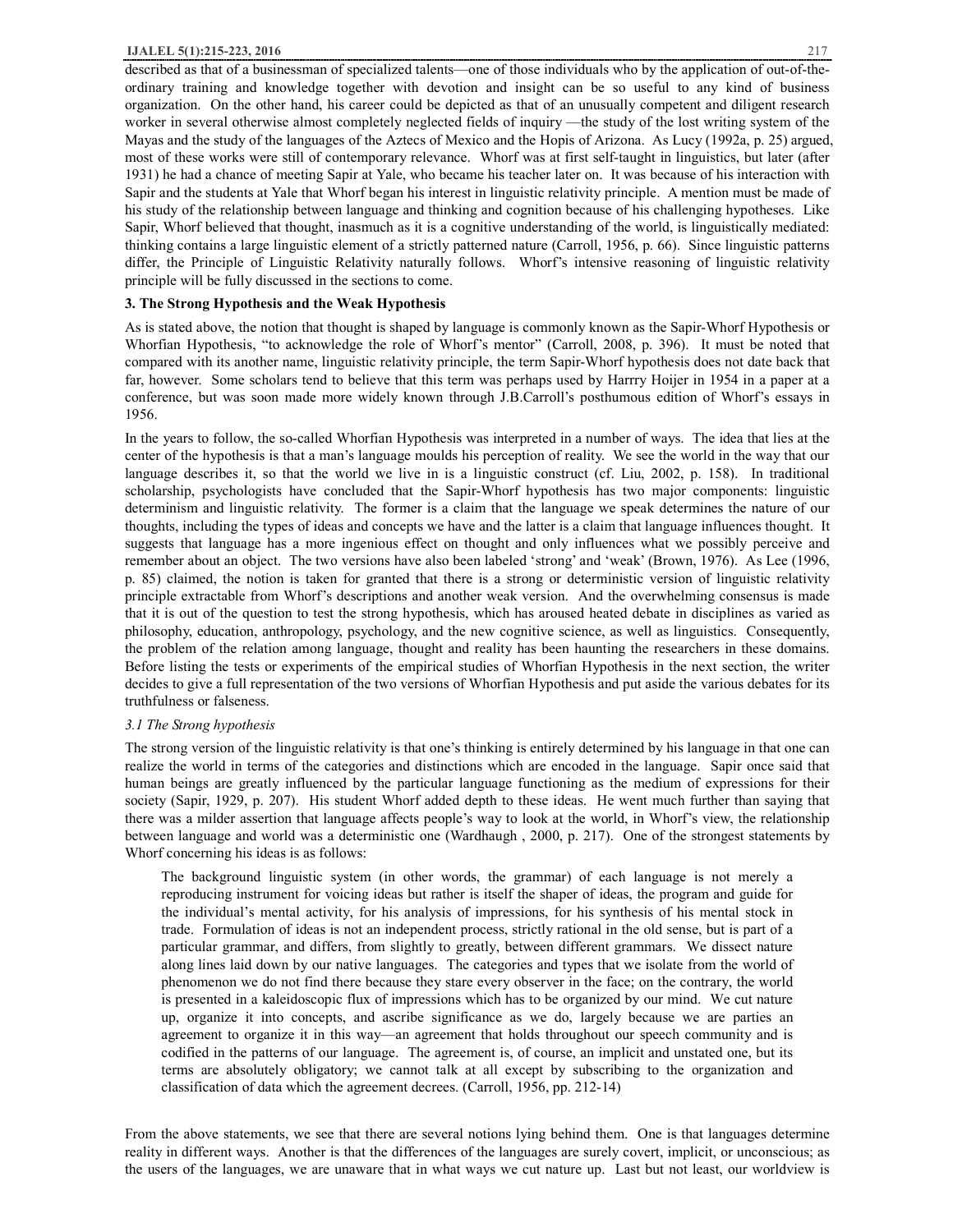## affected by these linguistic differences.

Although this viewpoint is a deterministic one, Whorf actually twice uses the word *largely*, which implies that he does not go all the way to claim that the structure of a language entirely determines the way in which the speakers view the world. However, he continues:

This fact is very significant for the modern science, for it means that no individual is free to describe nature with absolute impartiality but is constrained to certain modes of interpretation even while he thinks himself most free. The person most nearly free in such respects would be a linguist familiar with very many widely different linguistic systems. As yet no linguist is in any such position. We are thus introduced to a new principle of relativity, which holds that all observers are not led by the same physical evidence to the same picture of the universe, unless their linguistic backgrounds are similar, or can in some way be calibrated. (ibid, p. 214)

In my understanding here, Whorf expressed a relatively mild idea that there was no such strict standard by which people carve the nature except when those especially the linguists are familiar with a variety of different languages. Given the background of the users' linguistic usage, people from different cultures may possibly have different understandings towards the same thing. Whorf still emphasized language more, for him, if the languages they use differ in structure, the different speakers will certainly experience a different world. If language were the only factor in the interpretation of the world , the picture would be what Whorf had claimed.

## *3.2 The Weak hypothesis*

Now it is high time that we shifted our attention from the linguistic determinism to linguistic relativity. It was in the paper "Science and Linguistics" that Whorf first used the term "linguistic relativity principle" which implies that the categories and distinctions encoded in one language system are unique to that system and incommensurable with those of others. Whorf, like his tutor Edward Sapir, believed that language classifications influenced thought. Whorf argued that the perceptual events that people experience can be very different from those experienced by speakers of other languages. When looking at the rainbow, a majority of English speakers can recognize red, orange, yellow, green, blue, and purple. But Whorf said that the colour people perceive comes from the colour naming influence of language. Across the world some languages do not divide the colours into the same number of basic categories. One language may not tell the difference between green and blue, and the speakers of that language will not depict the rainbow in the same way as English speakers do. According to Whorf, people's different categories and concepts in different languages show the different ways of the speakers' abilities to categorize and analyze the world, which is supported with a typical example from the Hopi language in which the speakers talk about clouds in their rain prayers as if they were alive. Whorf pointed out that from this alone, an ethnographer cannot tell whether this sort of expression is some metaphor or special religious or ceremonial figure of speech or whether the Hopi speakers treat clouds as living is an ordinary way of thinking. Actually, the Hopi speakers distinguish an animate class of nouns as a crytotype. They pluralize the word *cloud* in an animate way and do believe clouds to be alive (Carroll, 1956, p. 79).

By reading Whorf's original works, we notice that his main analyses of his topic concerning the relationship between language and thought can be seen in his following papers: "Science and Linguistics", "Linguistics as an Exact Science", "Languages and Logic", "Language, Mind, and Reality". Together with his previous essay "The Relation of Habitual Thought and Behaviour to Language," these five essays give Whorf's central treatment of linguistic relativity principle. Special attention is drawn to the paper "The Relation of Habitual Thought and Behaviour to Language," in which Whorf highlighted his concerns, gave a full account of the theoretical foundations of the principle, and provided empirical evidence in support of his arguments. Let us begin by citing some examples to show that language influences thought. Whorf's exemplification can be generally divided into lexical and grammatical categories.

# 3.2.1 Lexical examples

Whorf noted that in the American Indian language of Hopi, just one word covers everything that flies except birds (for example, the same word for insects, airplanes, aviators, and so on). The same name is used to cover all these separate objects by the Hopi speakers and interestingly it is not difficult for them to do so. Whorf argued that though this class might be extremely broad to us, so would our class *snow* to an Eskimo.

We have the same word for falling snow, snow on the ground, snow packed hard like ice, slushy snow, wind-driven flying snow—whatever the situation may be. To an Eskimo, this all-inclusive word would be almost unthinkable; he would say that falling snow, slushy snow, and so on, are sensuously and operationally different, different things to content with; he uses different words for them and for other kinds of snow. (Carroll, 1956, p. 216)

Whorf maintained that there is no so called natural way to dissect nature; the speakers from entirely different linguistic background do it in quite different ways. Although his descriptions of Eskimo *snow* word met with opposition, turning to his works, he did not emphasize what might cause the differences between Eskimo and English in terms of the word *snow*. Rather, he did believe that these differences of languages would lead to differences in thinking.

Whorf gave another example from his work experience in which he tried to explain why fires were caused. Initially, he thought that it was purely because of the physical conditions that led to the start of fire, such as presence or lack of air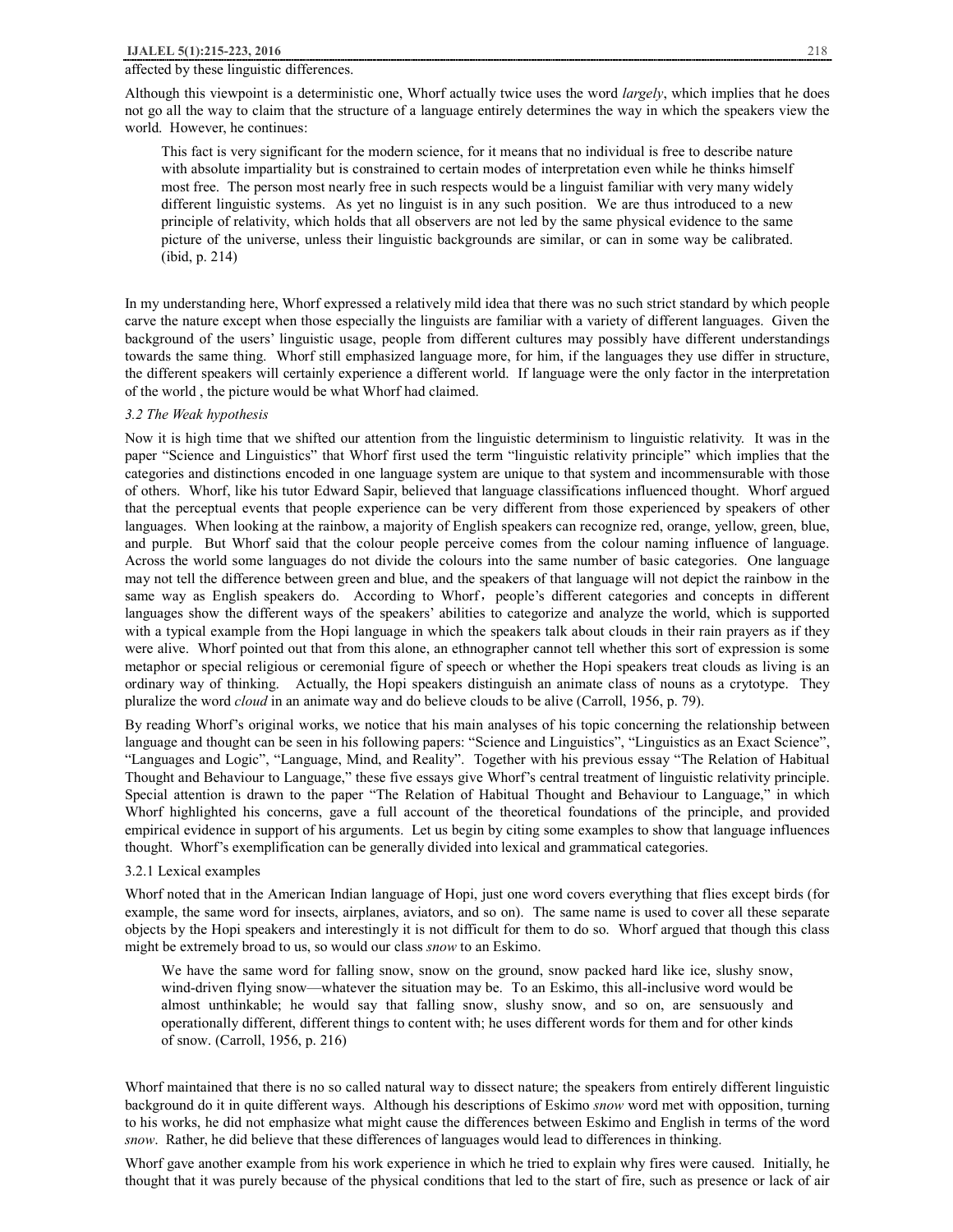spaces between metal flues and woodwork. As time went by, he realized that a physical situation was not a decisive factor, but the psychological causes were of importance: the implied meaning of a situation to an individual often was closely associated with the onset of the fire from time to time. And the implied meaning was frequently expressed in the form of linguistic meaning, such as the meaning typically conveyed by particular words:

Thus, around a storage of what are called "gasoline drums," behaviour will tend to a certain type, that is, great care will be exercised; while a storage of what are called "empty gasoline drums," it will tend to be different—careless, with little repression of smoking or of tossing cigarette stubs about. Yet the "empty" drums are perhaps the most dangerous, since they contain explosive vapour. Physically the situation is hazardous, but the linguistic analysis according to regular analogy must employ the word "empty," which inevitably suggests lack of hazard. (Carroll, 1956, p. 135)

Whorf provided this example as evidence of the power of the words to affect thought process. For his part, people are careless due to the word *empty.* Believing that the drums are empty tends to lead to such careless behaviour as having cigarettes around them. But empty drums are possibly the greater hazard, containing highly explosive vapor. Physically, the situation is dangerous, but, Whorf pointed out, the English speakers are led to have such an understanding of the same word *empty*: 1) as a virtual synonym for 'null and void, negative, inert,' 2) applied in analysis of physical situations without regard to, e.g., vapour, liquid vestiges, or stray rubbish, in the container. Whorf believed the word *empty* was meant in the sense of (2), but was understood by speakers in the sense of (1), undoubtedly, with catastrophic consequences. Lucy (1992a, p. 50) diagramed this example, shown in the following manner.

Diagram of one of Whorf's fire-causing examples:



However, a point to note is that Whorf here used the word "regular", which demonstrates that we come to the interpretation of reality or experience on the basis of habitual experience or thought with words. That is also the point where people misunderstand him just because of the wrong explanation of his wording: *regular.* Moreover, Whorf presented his evidence mainly from his comparisons between the Hopi language and English. Apart from the lexical differences between them, Whorf seemed to take more interest in the grammatical differences

#### 3.2.2 Grammatical examples

Whorf argued that words in English and other European languages are divided into two major categories: nouns and verbs. This distinction may lead speakers of English to think that the world is also divided in two categories: actions and objects. As a result, they even treat something abstract and shapeless as an object (Carroll, 1956, pp. 139-140). For example, time is a continuum; English speakers regard it as something divisible and countable. Thus they have the concepts of "five minutes" or "six hours". But in Hopi, words are not classified in the same way as the English words are. Instead of saying "three days", the Hopi speakers say "dayness the third time" or "the third dayness". His contrastive analysis of the grammar was such that the Hopi language was a time-less language in that he could find no clear grammatical structure to distinguish past, present and future (Carroll, 1956, p. 57). In English, however, the verb structure obviously shows the tense. This was just one indication of how grammatical features vary greatly from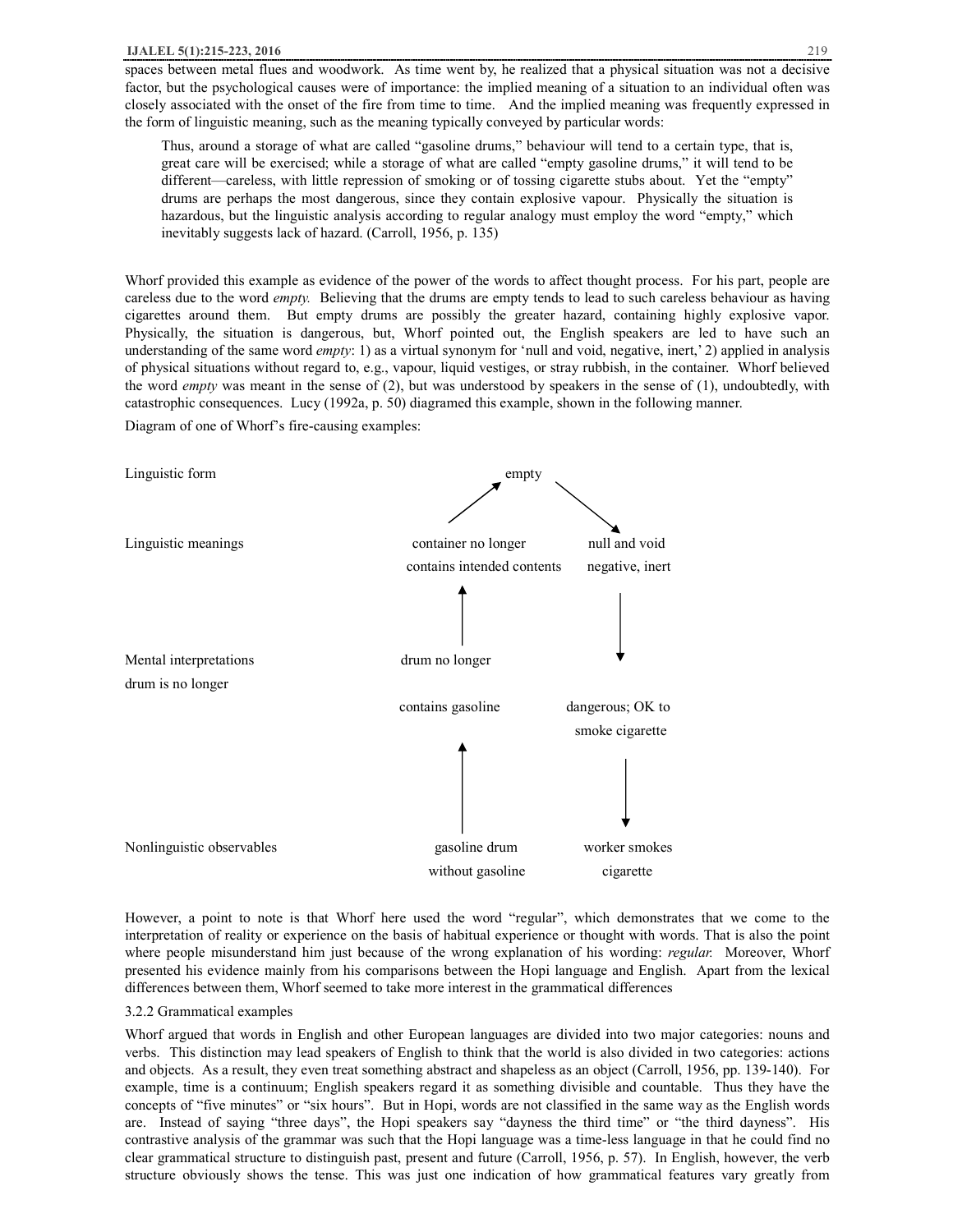## language to language.

Whorf also offered another example of grammatical distinctions. In English, there is a distinction between individual nouns and mass nouns, a distinction more commonly and frequently referred to by some as the distinction of count nouns and mass nouns. He defined the English terms as follows:

We have two kinds of nouns denoting physical things: individual nouns, and mass nouns; e.g., 'water, milk, wood, granite, sand, flour, meat.' Individual nouns denote bodies with definite outlines: 'a tree, a stick, a man, a hill.' Mass nouns denote homogenous continua without implied boundaries. (Carroll, 1956, p. 140)

It has been known to all English learners (even if he or she is a novice) that the distinction is that individual nouns or count nouns take the plural form, whereas mass nouns cannot. Therefore, we can say, *tables, flowers,* but not *coffees*, *milks*. What is more, singular nouns have the form of obvious linguistic markers such as indefinite article *a* or *an*, but mass nouns do not. In contrast, in Hopi, there are no mass nouns. Obviously, the Hopi speakers never use those linguistic devices to express the mass nouns as the English speakers do.

Although English mass nouns cannot be pluralized in a direct way, their plural forms can be realized with the help of a phrase of the form: *count noun + of + mass noun*. In terms of what kind of nouns should be selected in order to fulfill the requirement of the phrase, Whorf argued that such "linguistic devices" included the names of body types and the name of containers, for instance, the expression *a slice of meat* belongs to the former and the one *a glass of juice* belongs to the latter. Thus, even though we cannot say juices or meats, we can say *a glass of juice,* or *a piece of meat*  respectively. Only in this way can mass nouns be individualized. Notice that Whorf put these two distinct types of experience: body and container under the same grammatical pattern. Through his analyses with great care, we are therefore guided to have a more comprehensive knowledge of that. The grammatical pattern *count noun + of + mass*  actually denotes two meanings, an obvious one: a container and its contents, like *a glass of juice*; and an inobvious one like *a slice of meat* without such a relationship but can be explained in the same way. In Whorf's own words: the formulas are very similar (Carroll, 1956, p.141). According to Whorf, this form of expression has cognitive consequences because it leads us to think of some objects as being "containers"(form) that hold "contents"(substance or matter). And the English speakers may have some exceptions. For example, even though some objects, such as butter and meat, have clear boundaries, generally, count nouns are thought to have clear outlines or boundaries, but mass nouns are not, they are treated grammatically as mass nouns (for example, two bars of chocolate, not two chocolates). Thus, Whorf suggested that English speakers think of objects as consisting of form and substance because of this grammatical distinction.

Those cited above are just some of Whorf's empirical study of the relationship between language and thought.

#### *3.3 Evaluation of the Strong hypothesis*

The strong version of Whorfian Hypothesis has been criticized on a number of grounds. To begin with, Whorf's argument is circular (Lenneberg & Robberts, 1956). He claimed that thought is different just because language is different. To test their relationship, we may assume that if there is a correlation between language and thought, any one of them must be identifiable. However, Whorf never studied thought and all his research work focused on language alone. For instance, he nurtured the belief after his careful analysis of Hopi that Hopi's concept of time which is totally different from that of the English speakers is just Hopi's expression of the idea in a special way. In other words, there must exist great differences in thought because he had found differences between the two languages. However, some scholars hold a different attitude, arguing that people can also account for the phenomenon that English differs from Hopi as such: the thoughts determine their linguistically structural differences. Surely enough, this dispute never comes to an end. Thus, at this juncture, we must make it clear that some non-linguistic factors are actually involved in the process of thought and then the link between language and thought is likely to be established. This argument may possibly make untrue his claim that the differences in thought are determined by the linguistic differences.

In addition, Garnham and Oakhill (1994) believed that Whorf's use of "evidence" concerning the different number of words for snow used in Eskimo and English is flawed. They argue that the reason for which the speakers with different linguistic backgrounds need the different numbers of words is that the environment is the decisive factor instead of the fundamental differences in thought. I commit to the notion that environment must be taken into account when considering different expressions denoting the same meaning. For example, *东风* in Chinese and *west wind* in Great Britain share the same meaning "favourable conditions". Does this reflect the difference in thinking between the two nations? Of course not, the different usage is just a demonstration of the different geographical locations. England is an island located in Atlantic Ocean, and she has got a special climate which is different from that in China. Those are the methodological problems to be solved before any conclusion can be reached in line with linguistic determinism. Therefore, "the strong version of Whorfian hypothesis does not seem to be a plausible theory" (Tohidian, 2009, p. 69). Third, the criticism is concerned with the embarrassment of translation. Garnham and Oakhill (1994, p. 48) described how Whorf translated native American language into English in a "simplistic, word-for-word" way. When this overliteral translation is applied, we may misunderstand the thought of other people. Take the English sentence "*He often robs Peter to pay Paul*" for example, any literal translation is certainly strange. If we translate the sentence into "He often robs Peter of his money to return the money that he borrows from Paul", we readily find that the meaning is superficially faithful but essentially misleading.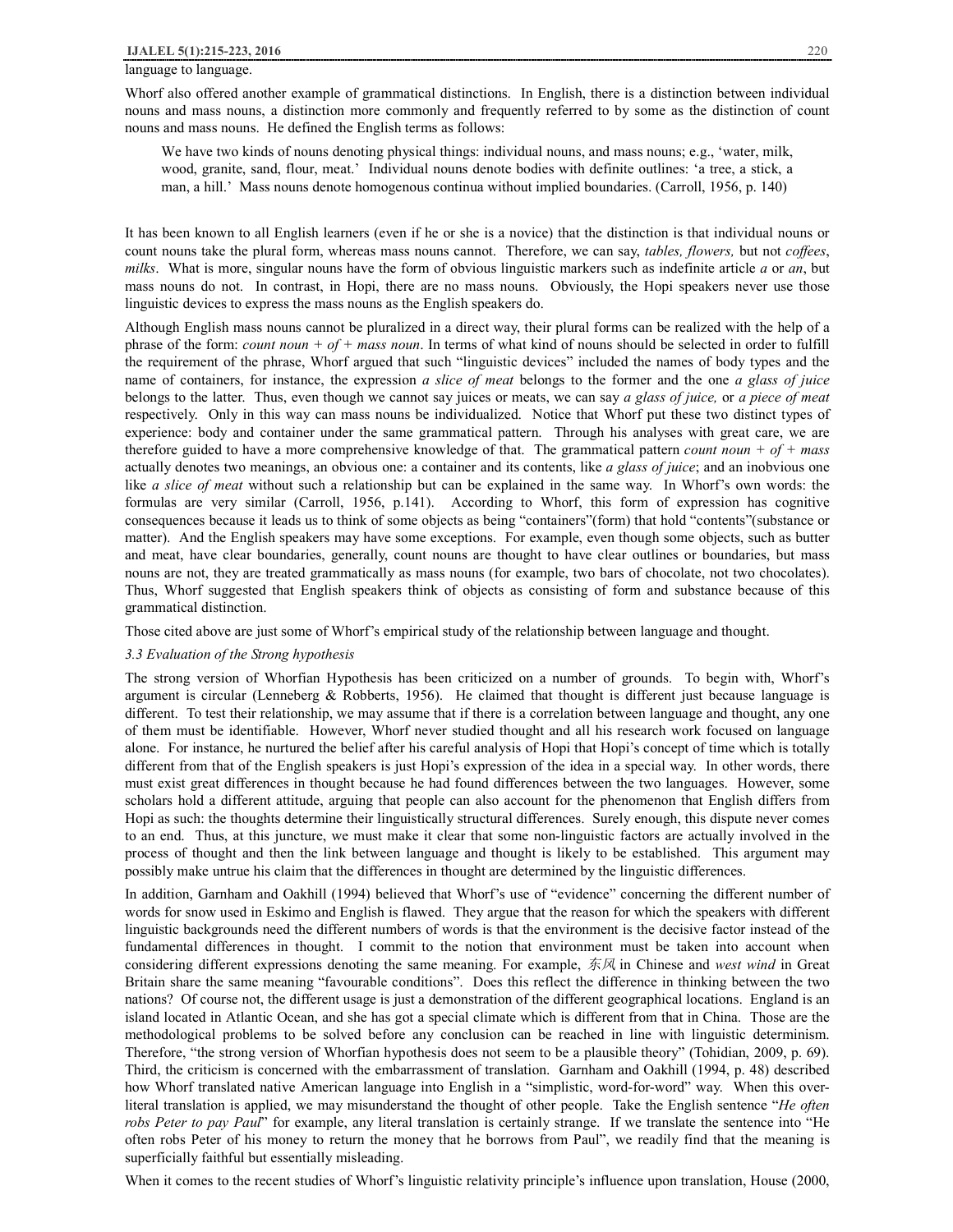#### **IJALEL 5(1):215-223, 2016** 221

Now if languages display such striking grammatical differences, and if—as Whorf maintains—linguistic form has truly "tyrannical hold" upon our way of thinking and perceiving, one might conclude that the theoretical possibility of translating, not only from and into SAE and American Indian languages, but also from and into many other languages, seem to be denied. (House, 2000, p. 73)

Is the fact really so? If Whorf is right, the relativity principle will surely hinder the development of translation. According to Whorf's view, a translation whose form is totally different from its original would no longer be a translation, but a "transfiguration" (House, 2000, p. 74). Obviously, cultures across the world will never stop their development just because of the barriers in translation. Thus, if some individuals persist in using Whorf's principle in translation, it will undoubtedly impede the advance of communication among different cultures.

My understanding is that if the strong version the Hypothesis is credible, it may result in some conclusions. For example, if language determines thought, we may say that thought does not exist without language. According to my observation, a 15- month-old boy cannot express his ideas, but he can comprehend the basic linguistic input, and respond to what he is instructed to do. Interestingly, if we treat language as the decisive factor in moulding thought, we may control someone's thought by analyzing his or her process of studying his or her native language. This, however, seems impossible to perform.

## *3.4 Evaluation of the Weak hypothesis*

Some studies were conducted to test the credibility of the weak version of Whorfian Hypothesis. The studies by Berlin and Kay (1969) and Heider (1972) and were very influential and together with many others, they did not regard the weak version of linguistic relativity as a credible theory for some time. The consensus made among the studies was that colour grouping is universal and inconsistent with the linguistic relativity. There are several problems with respect to the debate. From the linguistic relativity principle, we come to understand that language might not be the sole factor to mould thinking mode. However, it just affects how people view the world. Thus, the question arises: to what extent does language shape our thought? And then, besides language, is culture another factor in influencing people's thought? It is universally acknowledged that when using a different language, one is applying a different set of social values or cultural norms in terms of the account of the same object or phenomenon, which may point to such a fact that except for the linguistic factor, the cultural factor may also exert influence on people's thought. The American linguist Charles Hockett (1954) said that languages differ not so much as to what can be said in them, but rather as to what it is relatively easy in them (p. 122). By making it relatively easier to say certain things than others, a language helps to reinforce certain ideas and beliefs, enabling them salient, pushing them into the foreground of the users' attention. But why is it that certain ideas are pushed into the foreground of attention while others are kept in the background? And why is it that languages differ in the things they make salient? Whorf was not very much concerned with these questions (Liu, 2002, p. 165). Thus, one of the problems of the weak version of the linguistic relativity is that it is not easy to understand precisely what the theory is and what should be tested in the experiment. As Lee (1996, p. 85) noted, some researchers hold the view that the weakest interpretations were of no interest theoretically, among whom was Lucy (1992a).

# **4. People's Misunderstanding and My Understanding**

Despite the significance of his work, Whorf has frequently been misunderstood by his contemporaries and the following researchers as well. And his theories were proved to be untrue and even denigrated sometimes because of people's superficial readings of his work or lack of familiarity with his primary documents and unpublished writings. The goal in this section is to work through Whorf's writings to rectify some of the prevalent misunderstandings.

## *4.1 Misunderstanding and my understanding*

Because Whorf died young, only 44 years old, he was unable to form a systematic theory concerning his research interest, hence the unavoidable misunderstanding toward his ideas. Firstly, some scholars hold the view that there is a clear cut between the strong point and weak point of Whorfian Hypothesis. By reading his original work, we may find that Whorf did not make such a distinction. In the previous section, Whorf's notion of linguistic relativity has been presented in detail and it is obvious that he never put forward a definite concept that language determines thought completely. Just like what Yao Xiaoping (2002, p. 77) has depicted, Whorf sometimes favoured the weak version of linguistic relativity, but sometimes the strong one. With these, I conclude that dividing the Whorfian hypothesis into two versions seems to have yet to prove its rationality. In his paper "The Relationship of Habitual Thought and Behaviour to Language", Whorf pointed out that "I should be the last to pretend that there is anything so definite as 'a correlation' between culture and language". It is easy to see that Whorf would like to investigate more to find the relationship between language and thought. In another paper "Linguistics As an Exact Science", he claimed that science of course was not CAUSED by this grammar; it was simply coloured by it (Carroll, 1956, p. 221). We may probably say that the weak version may derive from this relatively reconciled assertion. With respect to the strong hypothesis, it has been elaborated tensely, there is no need here to say again. In a word, Whorf never had a systematic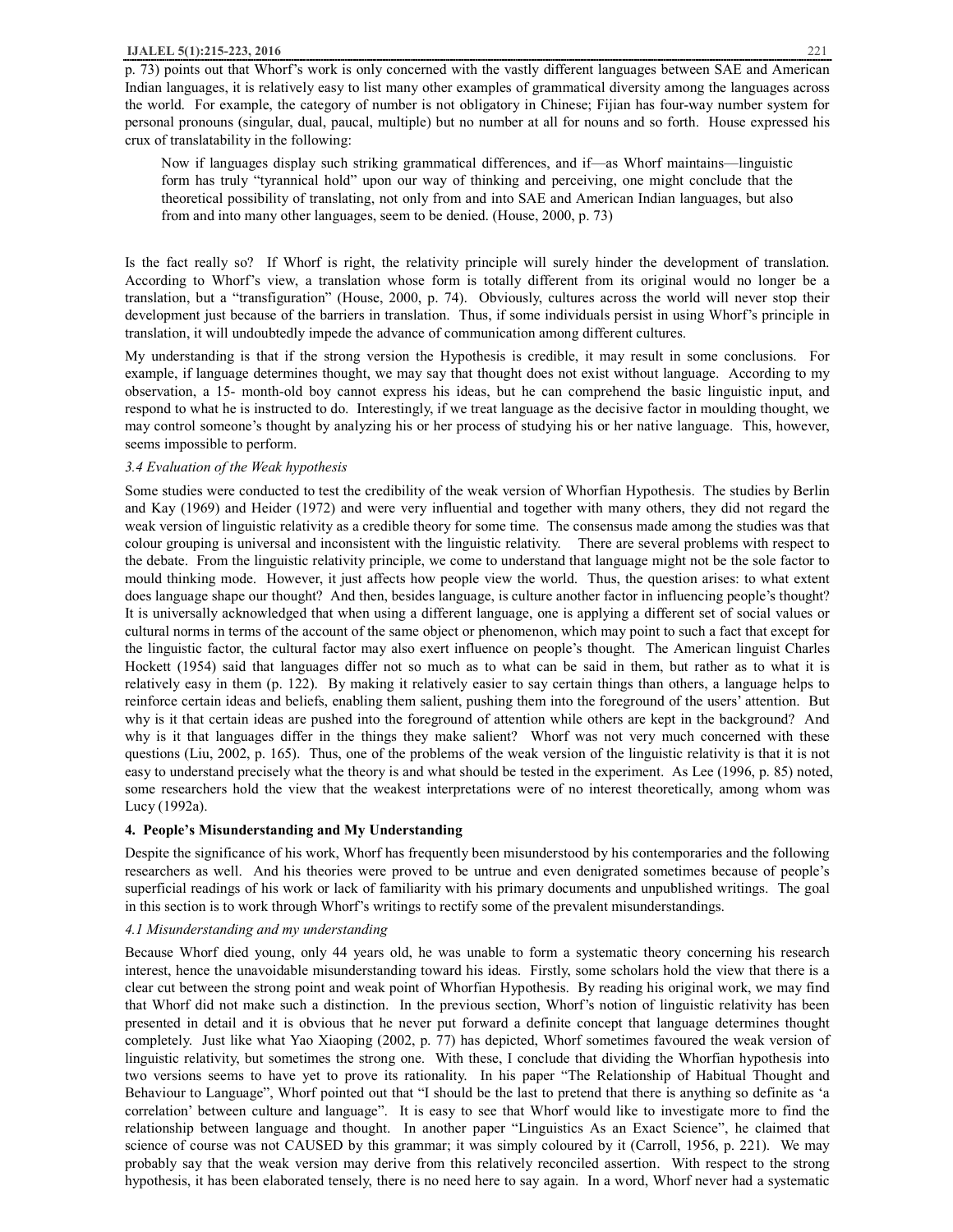#### **IJALEL 5(1):215-223, 2016** 222

## account of his theory in this aspect but mentioned this in some isolated segments of sentences or paragraphs.

Secondly, from the strong view that language determines thought, we may question how thought is defined here, thereby bringing about another misunderstanding: Does language determine the habitual thoughts or the creative thoughts or anything else? From Whorf's essays, I argue that here language determines the habitual thoughts because we do not find anything which is related to the "specialized thoughts" or "potential thoughts" (Lucy, 1992a, p. 7). What is habitual thought? According to Lucy(1992a, p. 7), it is meant everyday, routine ways of attending to objects and events, categorizing then, remembering, and perhaps even reflecting upon them. It is not hard to see that Whorf's examples or data come mainly from the common Hopi or English languages. If researchers pay attention to any except the habitual thought, the view that language determines thought may turn out to be an entirely wrong conclusion.

# *4.2 Reasons for the misunderstanding*

The writer here agrees with the generally accepted view that the Whorfian hypothesis's true value lies in the discovery of the relationship between language and thought, which brings an end to the traditional idea that language is attached to thought. Thus, language acquires its dominant status. However, it is a great pity that Whorf, in the process of his argument toward this issue, just focused on such American Indian languages as Hopi, and selected some examples with the intention of uncovering the true nature of that language. He did not explain why he did so, and consequently, his selection of examples seemed not to be scientific, typical or systematic. What's more, his failure in the logic might also lead to some defect. In his bibliographer, Carroll's own words, he was more interested in what, in some abstract sense, was being thought about than with the mental process by which one might think (Carroll, 1956, p. 26). That is, he just kept an eye on linguistic factors in terms of thinking, not the nonlinguistic ones. Apart from these, some other reasons for those misunderstandings will also be taken into account.

Despite the fact that Whorf is so often mentioned in such a wide range of disciplines with respect to the hypothesis named after his name, noticeably little attention has been given to his matrix of the theory in which linguistic relativity is just part of it. Put another way, some researchers just concern with Whorf's linguistic relativity and neglect his overall theoretical systems. As a result, Whorf's ideas were and still are treated partially, not as a whole. Within Whorf's short lifetime, few of his colleagues or contemporaries have realized the range and conceptual versatility of his thinking or of the nature of his early work. His ideas were to a certain degree unconventional so that Whorf was always prudent about his statements and claims to someone else about his work, which might result in a failure of his writings' publication.

In addition, Whorf's work has seldom received criticism which I think is an essential part for one's academic research, from his professional peers or the following scholars. This can be found from the fact that so few of the articles in the anthology are regularly quoted.

It is obvious that people's misunderstanding of Whorf lies in the fact that his failure to give a full account of his theory in his writings may cause confusion. So the researchers may face such an impediment to appreciating the subtlety, detail, and revolutionary significance of his ideas. Furthermore, Whorf never published even a monograph, and the only way we can have access to his ideas is through his individual papers or the collection of papers whose topics are not consistent with one another. That is to say, it is hard to obtain the systematic and comprehensive explanation in view of one theme.

As is known to all, Whorf is a chemical engineer by training, a fire prevention engineer by vocation, and a linguist by avocation. His research was involved in the business activities which left him relatively little time to work on his linguistic study. Even though he had done a lot in the field of linguistics, it is possible that he could not synthesize all his viewpoints of his thinking and explicate them as an integrated theory. It is also a great pity that people have no access to his unpublished writings. Consequently, lack of information about Whorf has stopped people from being able to grip with the intent and focus of his thinking. The reasons for this can be concluded as follows: Whorf's personal circumstances; historical or cultural contingence of his own time; some scholars' research interest and emphases, all of which can contribute to the phenomenon that Whorf's writings cannot be read widely.

Some scholars worried that Whorf's certain aspects of research can fall into such categories as "religious" because he admired immensely the philologist Antoine Fabre d'Olivet (1768-1825). Apart from the fears of scholars, his background in physical science has also made some of his arguments and statements hard to be understood by a number of readers. However, a fact cannot be ignored that it was because of his physical science background that he could form his theoretical foundations and carry out all his linguistic investigations. Another point to note is that in his writings, Whorf's use of such terms as *cryptotype* and *phenotype* as alternates to the terms *covert* and *overt*, which can be confusing for many readers. Whorf sometimes used those terms as if they were equal to the terms *overt* and *covert*, however, in his other papers, he used them to denote the subsets of the terms. Specifically, he used *phenotype* and *crypotype* more exclusively for meaning contrasted to marking, but this was different from his earlier uses:

Grammatical classes which appear ordinarily "without" markers do have markers appearing with them under certain particular circumstances---such a class is "covert", and its marker a "reactance". Its grammatical meaning, if distinguishable, is a "cryptotype"…Overt categories are accompanied by markers in all or nearly all sentences…Their grammatical meanings are "phenotype". (quoted in Lucy, 1992a, p. 28)

Lastly, his death may drag him into such an embarrassing situation where he could never reply to all the debates